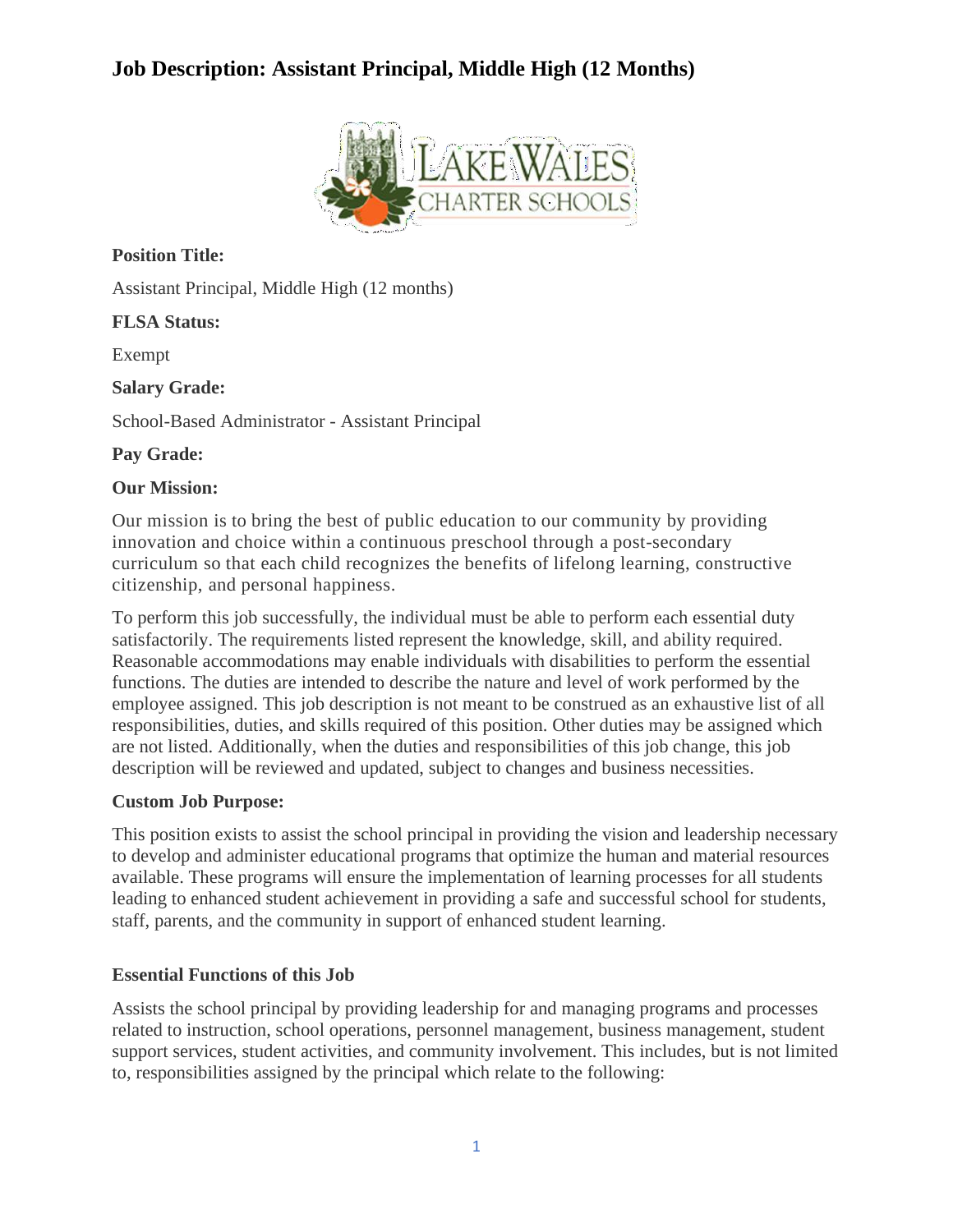\* achieving results on the school's student learning goals and directing energy, influence, and resources toward data analysis for instructional improvement, development, and implementation of quality standards-based curricula;

\* demonstrating that student learning is their top priority through practical leadership actions that build and support a learning organization focused on student success;

\* working collaboratively to develop and implement an instructional framework that aligns curriculum with state standards, effective instructional practices, student learning needs, and assessments;

\* recruiting, retaining, and developing an effective and diverse faculty and staff;

\* focusing on evidence, research, and classroom realities faced by teachers;

\* linking professional practice with student achievement to demonstrate the cause and effect relationship;

\* facilitating effective professional development;

\* monitoring implementation of critical initiatives;

\* securing and providing timely feedback to teachers so that feedback can be used to increase teacher professional practice;

\* providing structure for and monitoring of a school learning environment that improves learning for all of the school's diverse student population;

\* employing and monitoring a decision-making process that is based on vision, mission, and improvement priorities using facts and data;

\* managing the decision-making process, but not all decisions, using the technique to empower others and distribute leadership when appropriate;

\* establishing personal deadlines for self and the entire school;

\* using a transparent process for making decisions and articulating who makes which decisions;

\* actively cultivating, supporting, and developing other leaders within the school, modeling trust, competency, and integrity in ways that positively impact and inspire growth in other potential leaders;

\* managing the organization, operations, and facilities in ways that maximize the use of resources to promote a safe, efficient, legal, and effective learning environment;

\* effectively managing and delegating tasks and consistently demonstrating fiscal efficiency;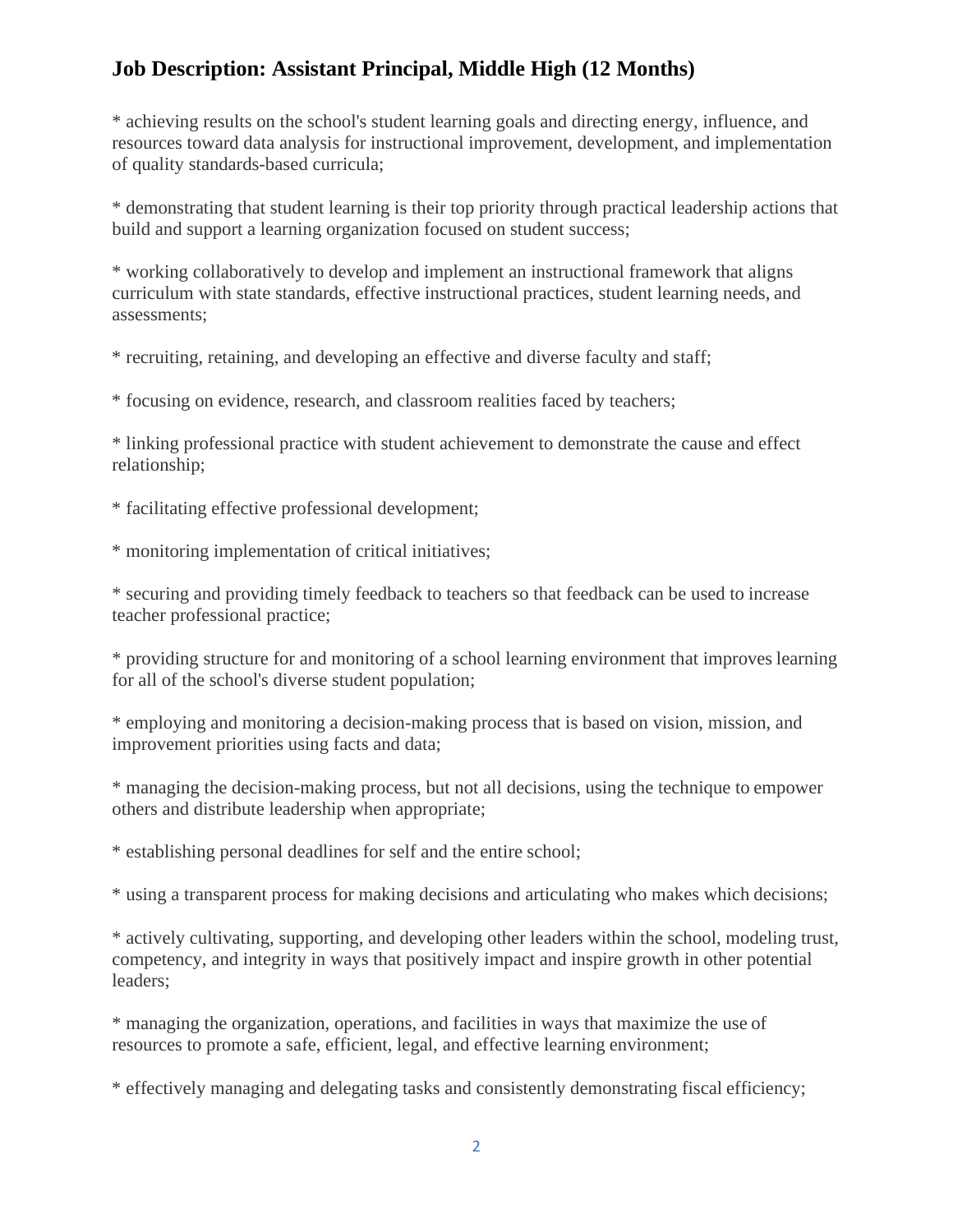\* understanding the benefits of going deeper with fewer initiatives as opposed to superficial coverage of everything;

\* using appropriate oral, written, and electronic communication and collaboration skills to accomplish school and system goals by practicing two-way communications, seeking to listen and learn from, and building and maintaining relationships with students, faculty, parents, and community;

\* managing a process of regular communications to staff and community, keeping all stakeholders engaged in the work of the school;

\* recognizing individuals for good work;

\* maintaining high visibility at school and in the community;

\* demonstrating personal and professional behaviors consistent with quality practices in education and as a community leader by staying informed on current research in education and showing their understanding of the research;

\* engaging in professional development opportunities that improve personal, professional practice and align with the needs of the school system;

\* generating a professional development focus in their school linked to the system-wide strategic objectives.

### **Non-Essential Functions of this Job**

Performs other duties as assigned.

### **Knowledge, Skills, and Abilities:**

Demonstrated behaviors related to each of the essential performance criteria for the position of a Florida School Leader as follows: Student Learning Results, Student Learning as a Priority, Instructional Plan Implementation, Faculty Development, Learning Environment, Decision Making, Leadership Development, School Management, Communication, and Professional and Ethical Behaviors. Bilingual/biliterate preferred.

### **Education, Experience, and Certification/License Requirements**

Membership in the Lake Wales Charter Schools Assistant Principal selection/appointment processes (AP Pool). Minimum Qualifications: Degree Masters. Certification: Administration and Supervision, Educational Leadership, or School Principal certification. Experience: Five years of successful teaching experience.

Bilingual/biliterate preferred.